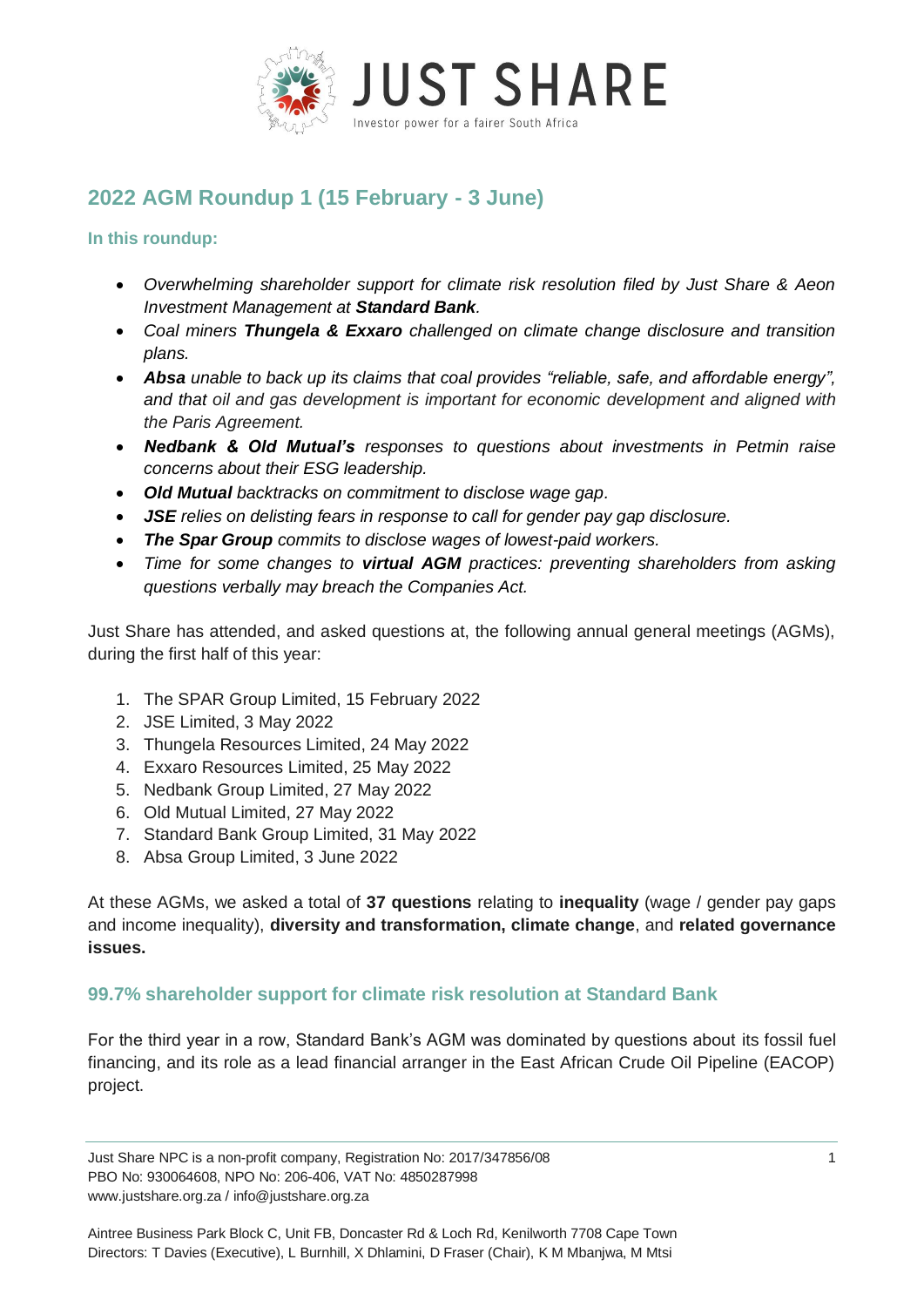

There was overwhelming support from shareholders for the non-binding climate risk-related [resolution](https://justshare.org.za/media/news/standard-bank-climate-change-shareholder-resolution-2022-climate-policy-analysis) co-filed by Aeon Investment Management and Just Share. The resolution requires the bank to calculate and disclose the financed greenhouse gas (GHG) emissions from its exposure to oil and gas, and set targets for reducing that exposure in line with the goals of the Paris Agreement.

The voting result sends a clear message that shareholders require the setting of Paris-aligned targets to reduce the bank's substantial exposure to oil and gas, in order to mitigate climate risk and support Africa's just transition. Just Share will continue to engage with the bank to ensure that it is on track to achieve the targets set out in the resolution.

#### **No decarbonisation strategy or emission reduction targets for Thungela**

Prior to Thungela's AGM, Just Share released a [briefing](https://justshare.org.za/media/news/thungela-resources-limited-briefing-ahead-of-agm-on-24-may-2022) based on our analysis of the company's annual reports. The briefing highlights that Thungela's maiden suite of annual reports contains a multitude of misleading claims relating to climate science, energy security and poverty alleviation, the viability and affordability of so-called "clean coal" and carbon capture and storage, and the company's impacts on people and the environment.

### Our analysis also highlighted that **Thungela has no Paris-aligned emission reduction strategy, nor has the company reported in alignment with the recommendations of the Task Force on Climate-Related Financial Disclosures**.

During Thungela's AGM, we raised governance, climate risk, and environmental concerns. Just Share asked Thungela, *inter alia*, about serious environmental and health impacts from unrehabilitated mines, including more than one toxic acid mine drainage spill, and toxic air pollution from fires at Khwezela colliery. We also asked about its failure to disclose the directive issued to it by the Department of Water and Sanitation in relation to the Kromdraai toxic water spill, or the resulting criminal investigation.

In response, CEO July Ndlovu said that the company's rehabilitation efforts had been stymied by illegal miners, that it had made all efforts to remedy the toxic spill, and that it had heard about the criminal investigation through the media and had not yet been charged.

Just Share will monitor developments on this issue, and continue to engage with Thungela's shareholders, who have self-evidently failed in their engagements with the company in relation to its climate impacts and transition plans.

# **Exxaro's Paris Agreement support undermined by plans to continue mining coal indefinitely**

Just Share published a [briefing](https://justshare.org.za/media/news/exxaro-resources-limited-briefing-ahead-of-agm-on-25-may-2022) ahead of Exxaro's AGM, based on our analysis of the company's annual reports. Exxaro emphasises its support for the goals of the Paris Agreement and acknowledges climate change as a material risk to its operations. Although it recognises the need to transform its coal and heavy minerals mining business into one that supports the low-carbon transition, **Exxaro has neither a Paris-aligned decarbonisation strategy nor science-based emission reduction targets.**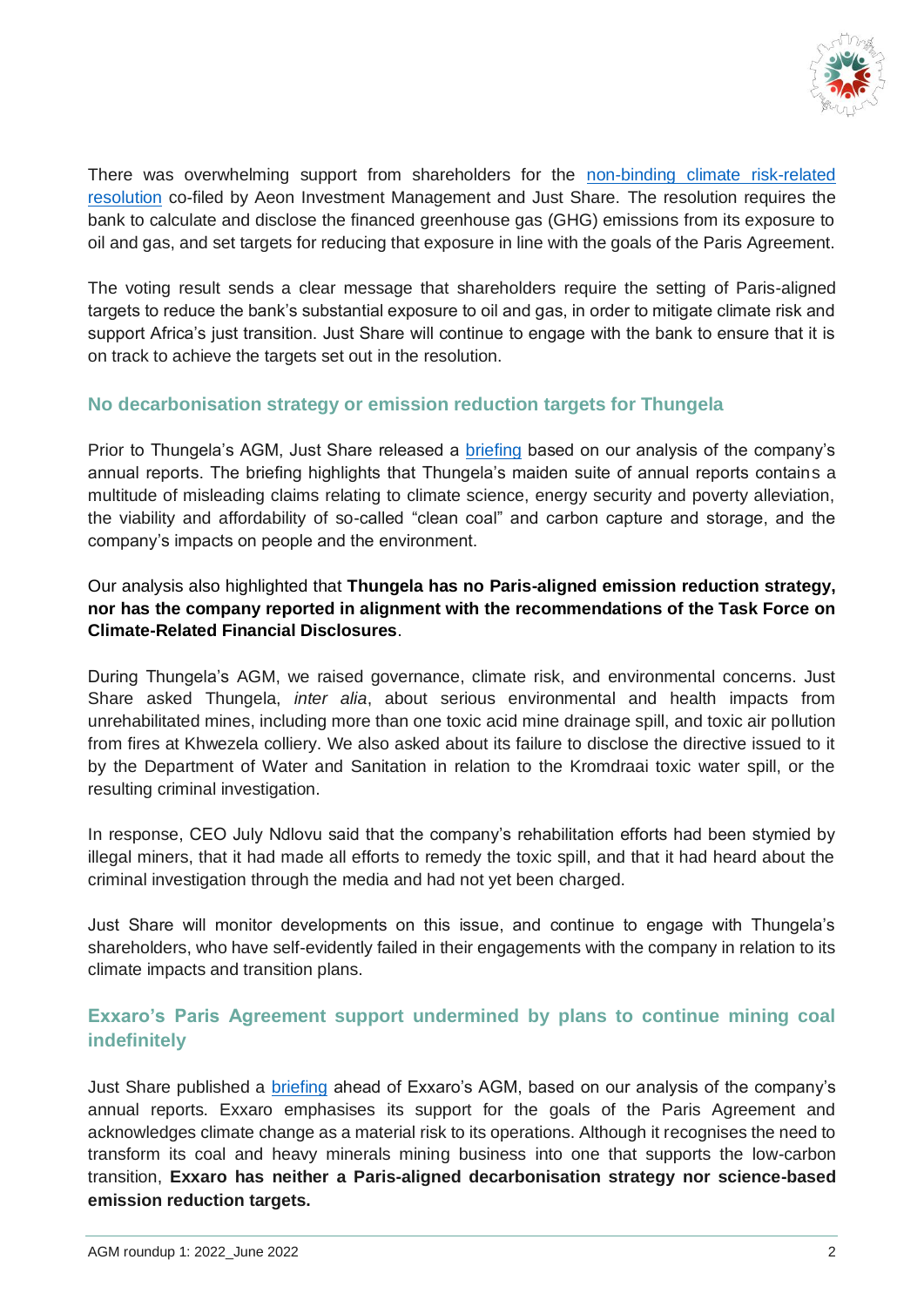

Exxaro acknowledges that "the largest contributor to our emissions profile is from our scope 3 emissions" (i.e., the burning of the coal it sells), but it has no plans or targets to reduce these emissions. As a result, Exxaro's commitments to climate action ring hollow.

# **Absa claims that coal provides "reliable, safe, and affordable energy" in Africa, and that gas is an essential transition fuel**

Although Just Share had [prepared a draft shareholder resolution for negotiation](https://justshare.org.za/media/news/absa-group-promises-oil-and-gas-policy-in-response-to-proposed-shareholder-resolution) with the bank, we elected not to file it. During our engagement with Absa, it became clear that the bank would most likely not be in a position, by 2023, to set Paris-aligned targets for reducing its financed GHG emissions from its fossil fuel exposure, as it does not appear to have commenced the work required to calculate these emissions.

Shortly before the AGM, the bank published its oil and gas standard, its mining standard, and an updated coal standard. These standards fail to include appropriate financing exclusions and climate science-based targets to reduce the bank's exposure to fossil fuels. Just Share will soon release its analysis of these standards.

At the AGM, Absa was not able to provide satisfactory responses to Just Share's questions about the evidentiary bases for the bank's claims - notwithstanding a wealth of contrary evidence - that coal provides "reliable, safe, and affordable energy", and that oil and gas development is important for economic development and aligned with the Paris Agreement.

#### **Just Share will engage with Absa in relation to tabling a climate risk-related shareholder resolution in 2023.**

In response to Just Share's question about board diversity, Absa read out a comment from the Public Investment Corporation (PIC), one of its largest shareholders. The PIC noted that it had been engaging with Absa's chairperson and CEO regarding the advancement of female and racial diversity at board and executive levels, and that it looked forward to receiving "transformation targets and timelines which must be integrated into the remuneration policy, with dedicated weightings for transparent monitoring".

# **Petmin: ethical and governance concerns raised at Nedbank and Old Mutual AGMs**

Just Share raised governance and ethical concerns at both Nedbank's and Old Mutual's AGM, over their continued involvement in the controversial Somkhele coal mine in KZN, operated by Tendele Coal Mining (a subsidiary of Petmin).

In a recent judgment handed down by the Pretoria High Court, Judge Bam declared that the Department of Mineral Resources and Energy's decision to grant Tendele a right to expand its operations was unlawful and invalid.

**Judge Bam cited, amongst other things, that in its application for the right, Tendele's project description was "wholly inadequate"; that it had "fundamentally breached the law" in relation**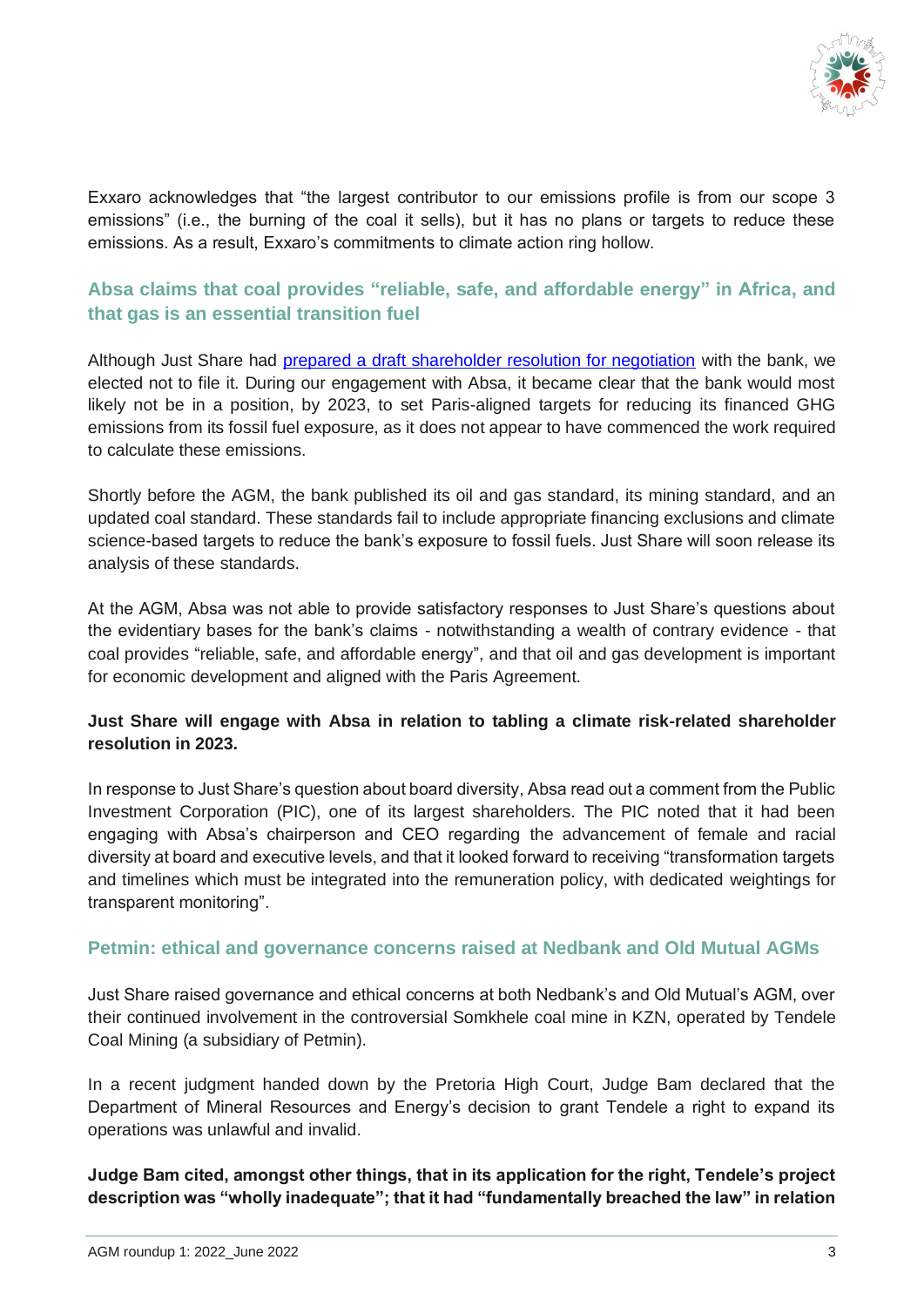

#### **to public participation; and that the company displayed an "offensive attitude" in its interactions with affected communities.**

Just Share asked Nedbank whether, in light of this judgment, it still considers Petmin to be a client that conforms with its robust ESG policies and principles (as the bank has previously said); and, if not, what it intends to do about this.

CEO Mike Brown's response was meaningless, and offensive to the thousands of people who continue to be negatively impacted by the operations of this company. He stated that the bank had "formally responded to all the legal allegations in respect of Tendele, through engagements with attorneys. Unfortunately, we can't comment on specific clients and our strategies in respect of them, but we do have robust SEMS [social & environmental management systems] processes and we do always monitor new information as and when it becomes available".

At Old Mutual's AGM, Just Share pointed out that, in response to our question at last year's AGM about Old Mutual's investment, via Capitalworks, in Petmin's Somkhele coal mine in KZN, Old Mutual stated that it could do no more than "engage" with Capitalworks, and that it was confident that its ESG management system was robust. In light of the judgment against Tendele, Just Share asked whether the Old Mutual Investment Group remained confident in Capitalworks' ability to adequately detect and manage ESG risks.

In response, Khaya Gobodo, Managing Director at Old Mutual Investments, stated that "in general Capitalworks, has done a pretty good job at being custodians of client assets. This particular asset has been kind of a blemish and an unfortunate one at that".

He indicated that Old Mutual's "ability to effect change in the underlying investment is limited by the fact that number one, the underlying investment is unlisted, which means your ability to liquidate is challenged. In the second instance, in this case, we've invested via a fund so our engagement with Capitalworks is the most effective way to try and drive change".

In other words, Old Mutual confirmed that its approach was to "continue to engage with them in an attempt to continue to improve the outcomes that our clients would likely expect in this situation".

Activists have been raising concerns about Petmin for years. Many of these concerns have now been confirmed to be valid by a court of law. It is extraordinary that financial institutions such as these, which claim to be leaders in the integration of ESG factors into their investment and lending decision-making processes, appear to have no robust plans to address the severe ESG impacts that are so clearly evident in this case.

**The responses provided by Nedbank and Old Mutual are an extremely discouraging illustration of the growing recognition that claims about ESG competency do not necessarily translate into real-world improvements and accountability, even when there is blatant misconduct and breaches of the law by the investee company. If these institutions cannot act in a case such as this, it seems unlikely that there are any circumstances that would prompt them to do so.**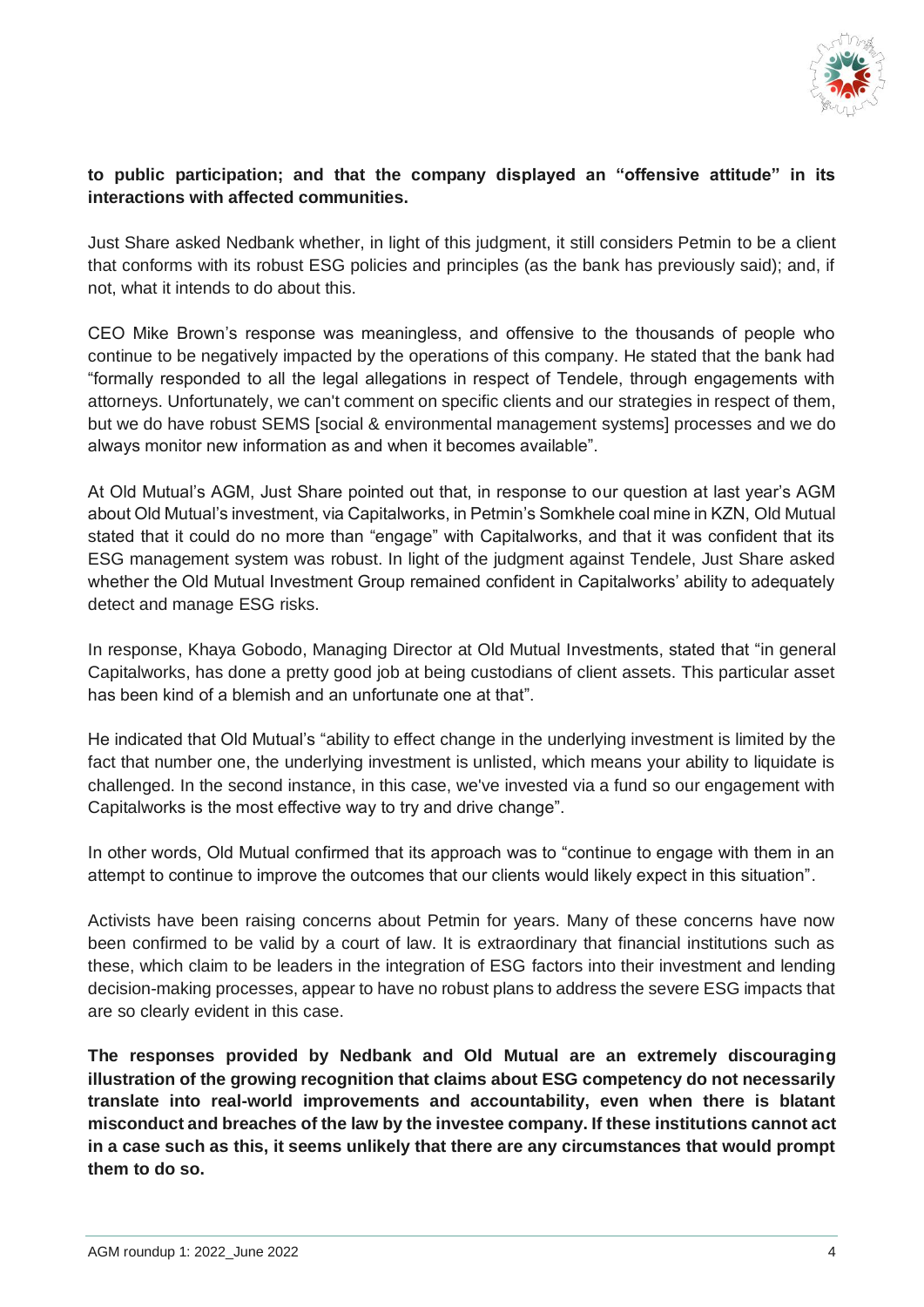

# **Old Mutual backtracks on commitments regarding wage gap disclosure**

Just Share asked Old Mutual why it had backtracked on its commitment at last year's AGM to making two crucial disclosures:

- the total remuneration of the lowest-paid permanent employee and temporary worker; and
- the remuneration multiple between the top and bottom decile of its employees.

In response, independent non-executive director Itumeleng Kgaboesele acknowledged that these commitments had been made and indicated that Old Mutual had conducted "extensive research and engagement" and disclosed its "fair and responsible pay philosophy and principles". He said that "in the coming year, or in this financial year, FY2022, "we intend to continue doing that work, and specifically to develop appropriate metrics, and pay ratios to track the progress that we're making against the fair and responsible pay principles, that we have disclosed. We will continue to monitor developments on the legislation front and certainly do intend to comply with the relevant legislation".

#### **In other words, the company failed to explain why it had not made these promised disclosures and failed to commit to doing so in future.**

It is disappointing that Old Mutual has distanced itself from its previously industry-leading position in relation to the crucial issue of wage gap disclosure, and now prefers to defer to future legislation which is already the subject of significant corporate push-back.

# **JSE relies on delisting fears in response to call for gender pay gap disclosure**

Some questions at the JSE's AGM were met by responses that, if further disclosures – such as the gender pay gap – were required of listed companies, they might be inclined to delist. It is difficult for us to understand why this would be the case. This is information already known to companies and readily available – it is not at all burdensome to disclose it.

Confusingly, in response to Just Share's question about how the JSE is using its position and influence on gender equality practices to further advance gender diversity at leadership level in listed companies, outgoing chairperson Nonkululeko Nyembezi said that the JSE's role is to ensure public disclosure, and that it was up to investors to "hold the companies in which they invest to a standard that they expect as investors… there is no way that the JSE is going to be able to go around telling the Top 40 companies what to do, if investors are not pushing that".

This hands-off approach is concerning, given the JSE's position as market regulator. These responses are also contrary to the principles espoused in the JSE's very own recently-released Sustainability Disclosure Guidance.

#### **Commitments made in response to Just Share questions**

• **Graham O'Connor, Chairperson, The SPAR Group**, in response to a question as to whether the group would, like Woolworths, disclose the hourly base pay and hourly target base pay of its lowest-paid workers: committed to make these disclosures in the next financial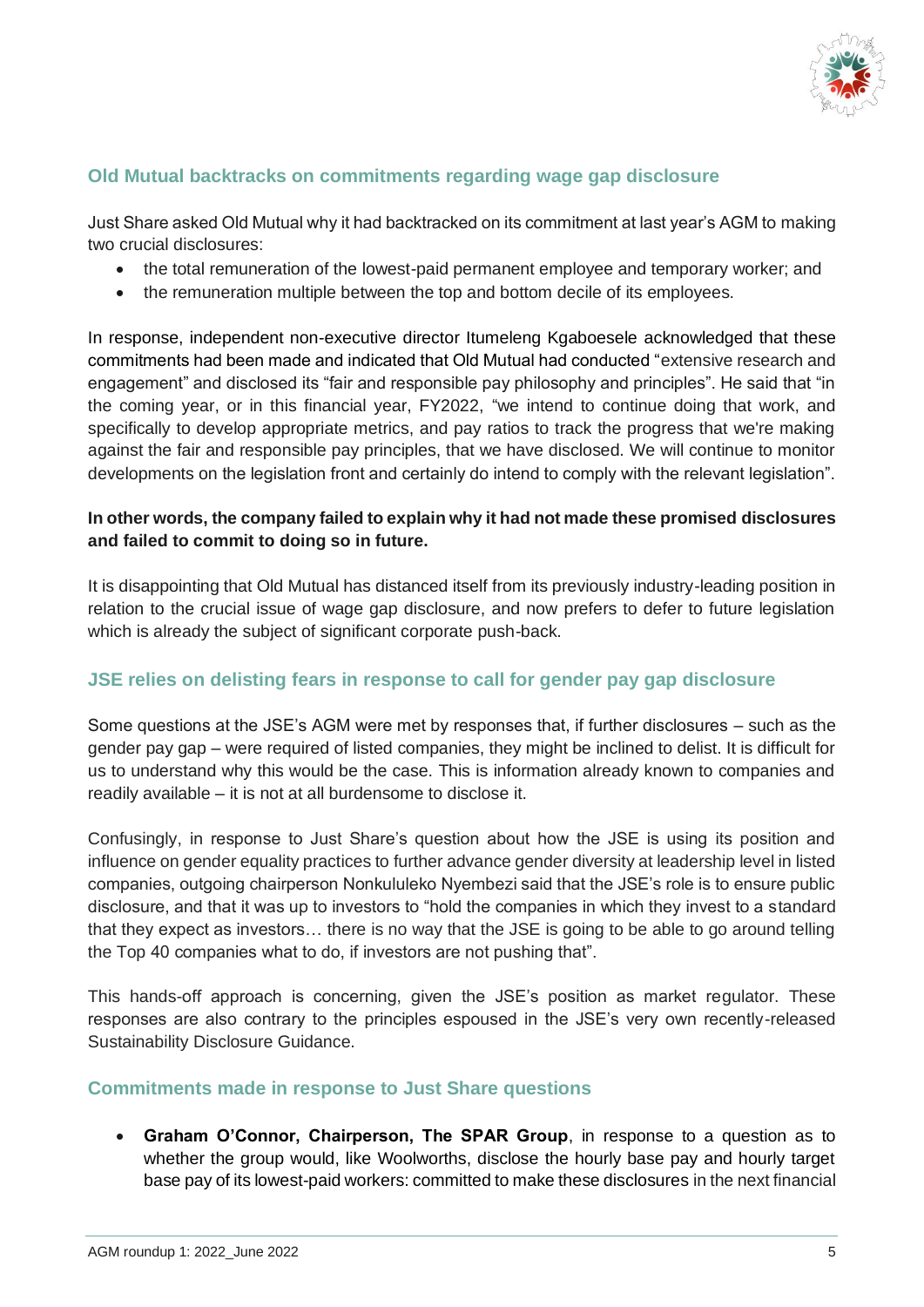

reporting cycle; and also committed to disclose The SPAR Group's AGM minutes on its website.

- **Raymond Berelowitz, customer solutions director, Old Mutual**, in response to a question about a deadline to phase out existing thermal coal: "by Q1 next year, we'll be in a position to indicate the targets that we're going to be committing to, along with any phasing out timelines, with respect to potentially stranded assets".
- **Sello Moloko, chairperson, Absa**, in response to a question about the names and expertise of the five directors the bank states have "climate change and environmental expertise": committed to providing better disclosure with regard to the assessment of directors' expertise in the next set of annual reports.

### **Some reflections**

#### Time for hybrid AGMs and voice integration

It has been over two years since the Covid-19 pandemic triggered various social distancing restrictions, which saw listed companies quickly transition to the virtual world of electronic-only AGMs. In South Africa, AGM service providers: Computershare, LUMI and The Meeting Specialist (TMS), have had to innovate to keep up with the demand for electronic AGMs, and now all offer voice integration. This enables shareholders to ask questions verbally at a virtual AGM. Despite the availability of this option, most corporates continue to force shareholders to interact by submitting written questions, which poses a significant barrier to effective participation in the AGM.

Written questions are limited to a certain number of characters. They require an intermediary, usually the company secretary, to read them out. Since company secretaries have never seen the questions before, there are quite often mistakes when they read the questions out aloud, and a failure to apply the correct emphasis. Questions are regularly read in the wrong order, which is hugely frustrating for shareholders who have spent time carefully framing questions which must be asked in a particular chronology.

Even more problematically, some company secretaries choose to group questions together and/or to summarise them, rather than reading each question out in full. As a result, the meaning and import of the questions are compromised. It is also much more challenging to engage with a response to an AGM question, when the follow-up has to be typed into a chat-box.

**It is arguable that the reading-out of questions by the company secretary is a violation of the Companies Act**, which provides that electronic AGMs are permitted:

*As long as the electronic communication employed ordinarily enables all persons participating in that meeting to communicate concurrently with each other without an intermediary, and to participate reasonably effectively in the meeting.*

Now that social distancing restrictions have eased and safety protocols can be implemented, there is no reason why companies should not host hybrid AGMs, with verbal integration, which would allow shareholders the choice to attend either in person, or electronically (with verbal questions).